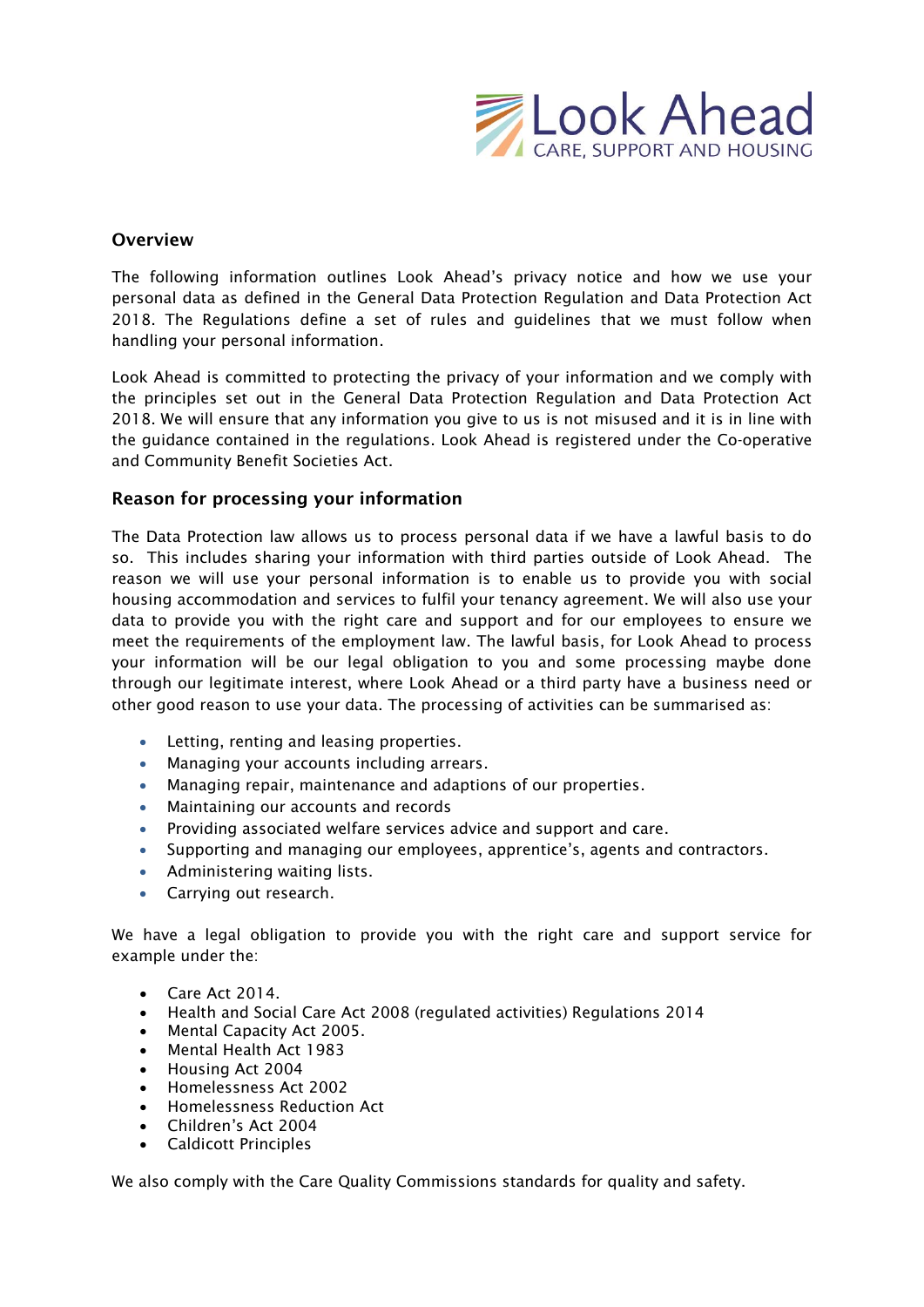

As a Look Ahead employee data is also necessary for payroll and HR reasons including sick leave and other types of leave for which statutory payments are available. We must comply with the HM Revenue and Customs (HMRC) requirements.

There maybe some processing which may not comply to the legal obligation. The law allows us to also process data if it is in our legitimate interests, our legitimate interest would be:

- To ensure that our services meet the needs of our customers
- To ensure we make use of our resources for our customers and employees and understand how we are performing.
- To ensure we provide a safe service and
- To ensure we understand our customer's and employee's experiences through feedback and surveys.

# **Types of information we process**

| What personal<br>information may<br>we collect?               | Name(s), address, age, contact details, next of kin and their contact details,<br>I.D., sex, National Insurance number, education and employment details,<br>address history, details of any support services, financial details,<br>photograph(s) of you, bank details, any complaints against you and supplier<br>details.                                                          |
|---------------------------------------------------------------|---------------------------------------------------------------------------------------------------------------------------------------------------------------------------------------------------------------------------------------------------------------------------------------------------------------------------------------------------------------------------------------|
| What sensitive<br>lpersonal<br>information may<br>we collect? | Ethnic or racial origin, sexual orientation, health details religion sexual life,<br>genetic data, political beliefs and trade union membership We may also hold<br>information on criminal offences (outcomes and sentences) and details of<br>harassment or abuse.                                                                                                                  |
| Where do we get<br>your data?                                 | We will receive your information by referral from local authorities, NHS or your<br>former housing association. We may also receive you information from<br>recruitment agencies                                                                                                                                                                                                      |
| Who might we<br>share your data<br>with?                      | We only disclose your personal information to third parties with your explicit<br>consent. However, we may sometimes need to share information without your<br>consent to comply with any legal obligation or to fulfil the purposes for which<br>it was submitted. We will not sell your personal data to third parties or pass on<br>your personal data to unrelated third parties. |
| data be kept<br>securely?                                     | $\parallel$ How long will your $\parallel$ Your data is treated with the utmost confidentiality and security. Your data<br>will be stored on a secure system which is password protected and any paper<br>files will be kept in secure lockable cabinets in locked offices. This is also<br>detailed in our Data Protection and Confidentiality Policy and Procedure.                 |
| information be<br>kept?                                       | $\parallel$ How long will your $\parallel$ We have a document retention policy in place, which outlines how long we<br>keep different types of information. The policy will also be reviewed annually.                                                                                                                                                                                |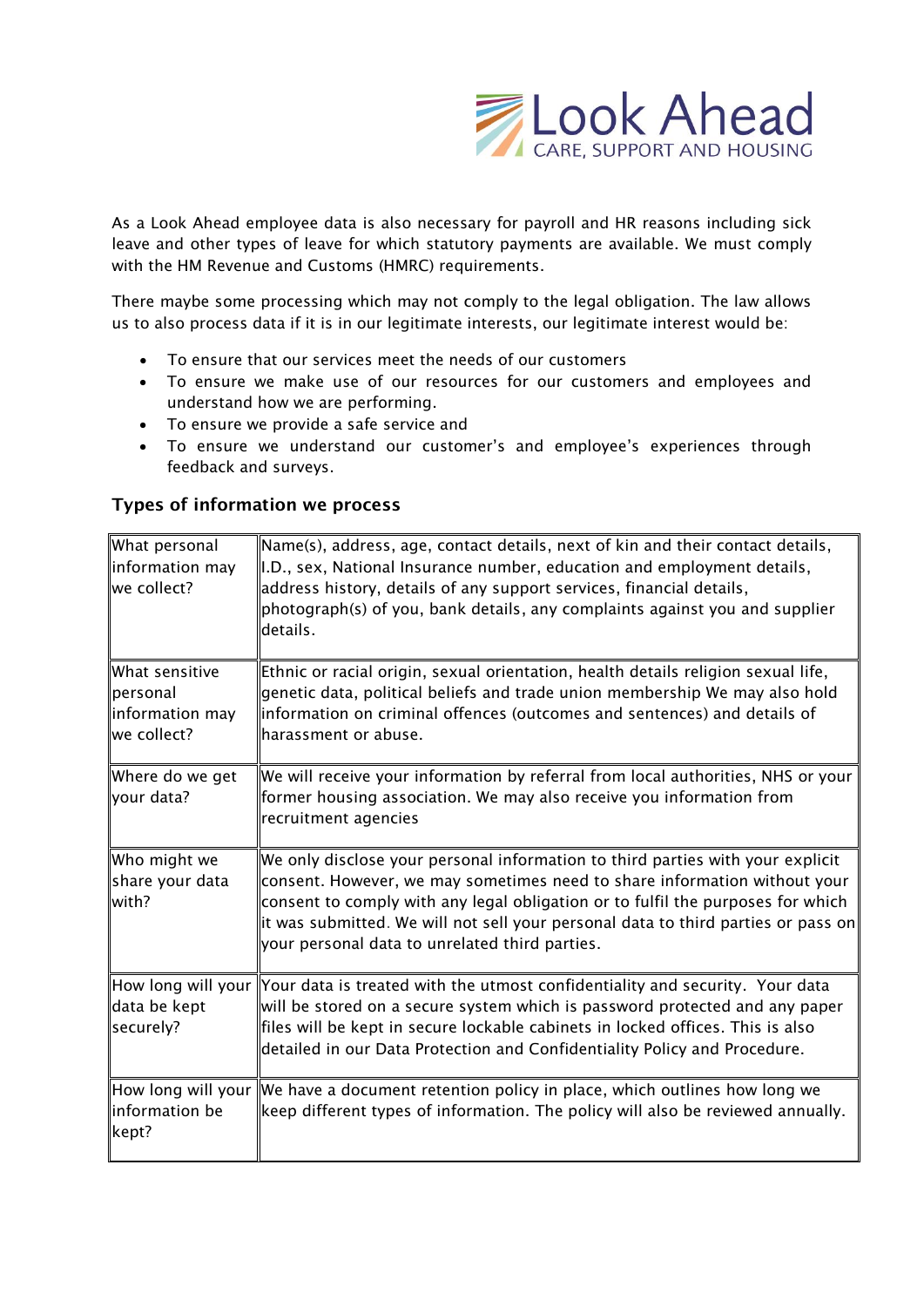

| <b>ICCTV</b>    | Most of our properties have CCTV in public areas to deter crime and anti-<br>social behaviour and to promote public safety by helping to identify and<br>prosecute criminal offenders. You can ask for a copy of any CCTV images<br>taken of yourself by making a 'subject access request'. See Rights to Access |
|-----------------|------------------------------------------------------------------------------------------------------------------------------------------------------------------------------------------------------------------------------------------------------------------------------------------------------------------|
| <b>Transfer</b> | We will not transfer or store your personal data outside of Europe (the<br>European Economic Area), outside of the control of the UK/European<br>regulations.                                                                                                                                                    |

## **Your rights as a customer or employee of Look Ahead**

### **Right to Access**

You have the right to request a copy of the data we hold about you and we must comply with your request within one calendar month. As a charitable organisation we may refuse or charge for requests that are manifestly unfounded or excessive. If your request is refused, we will write to you within one month to let you know. You will then have the right to complain to the supervisory authority and to a judicial remedy.

#### **Right to be forgotten**

You have the right to request that your information be deleted where the use of that information would no longer meet the requirements of the General Data Protection Regulation.

Once the request is made, the information must be deleted within one month. Where the information in question has been made public or transferred to a third party, we must also take reasonable steps to inform those third parties about the request for deletion including any links to, or copies of that personal information. The above does not apply when it is necessary to keep the information in relation to legal proceedings, to comply with a statutory obligation, or to perform tasks in the public interest.

#### **Rectification**

You have the right to have inaccurate and incomplete information about you amended and completed.

#### **Right to restriction**

You have the right to request restriction if your information is no longer processed (other than it being stored) or is incorrect or the processing is unlawful but you object to its deletion and you want us to hold your information as you may need it for legal reasons.